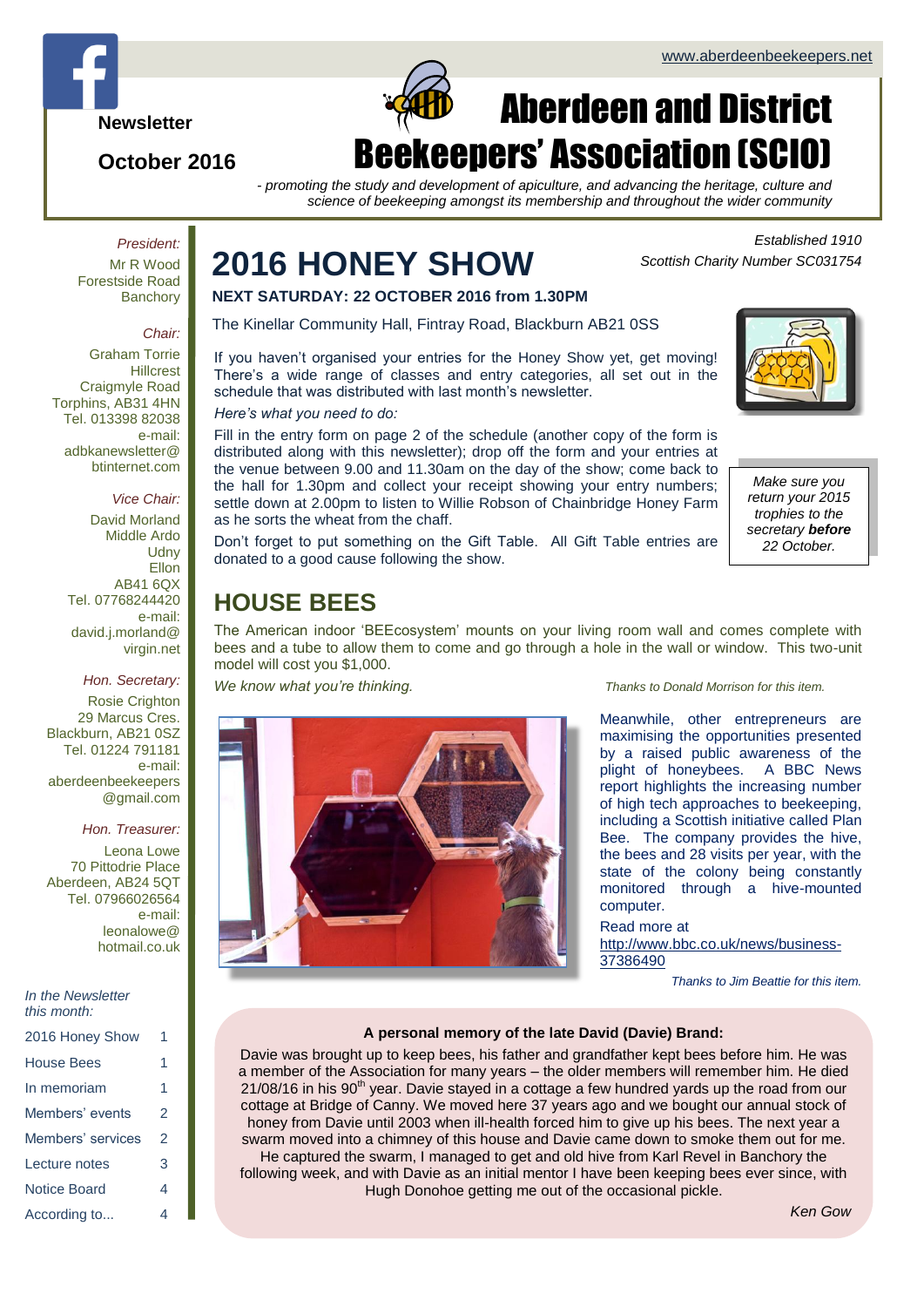# Page 2 of 4 ADBKA Newsletter

# **Members' Events Members' Events**

## **2016 HONEY SHOW**

*See front page and Honey Show Schedule*

Saturday 22 October 2016

Drop off entries from 9.00 to 11.30am; show open from 1.30pm; judging starts at 2.00pm  $\blacksquare$ 

## **SKEP-MAKING WORKSHOP with BRYCE REYNARD**

Saturday 19 November 2016 10AM - 4.30PM

Kinellar Community Hall Blackburn AB21 0SS

subscribed!

# ADBKA SOCIAL EVENING

**- A BEE...TLE DRIVE!**

*- plus the presentation of Honey Show trophies*

Saturday 26 November 2016 at 7.15pm

Kingswells Village Hall, Kingswells, Aberdeen AB21 0SS

*This is the last members' event of 2016. As with previous years, this evening will be organised along the lines of an "American Supper". Members are invited to bring along some food and drink which will be laid out for all to share.*

*Come along and join us for a blether, a bite to eat, and a thrilling Bee...tle Drive!*

## **BEEKEEPING SUPPLIES AND FREE EQUIPMENT LOAN FOR ADBKA MEMBERS ACROSS THE NORTH EAST**

Honey extractors; Mini-melters; Heather honey press; Wax extractor; Wax foundation press Contact: Sandy Gordon 01224 484540 **DANESTONE AB22 8AJ**

Heated uncapping tray; Electric uncapping knife; Heather honey press; Wax melter; Universal lightweight 9 frame radial extractor Contact: Joan Gilbert-Stevens 019755 81369 [craigmill@btinternet.com](mailto:craigmill@btinternet.com) **MUIR OF FOWLIS AB33 8NX**

Heated uncapping tray; Electric uncapping knife; Heather honey press; Wax melter; Unimel stainless steel 3 frame tangential extractor Contact: Erling Watt 074294 54572 [watterlingg@aol.com](mailto:watterlingg@aol.com) **LONGSIDE AB42 4XQ**

Combimel stainless steel radial 9 frame extractor; Heated uncapping tray; Electric uncapping knife; Refractometer; Candle-making kit

> Contact: Graham Torrie 013398 82038 [adbkanewsletter@btinternet.com](mailto:adbkanewsletter@btinternet.com)

> > **CRATHES AB31 5QJ**

## **DISCOUNTED SUPPLIES**

*- contact Erling, Joan or Graham*

## PRICE LIST

| RAGUS Bee Candy 2.5kg<br>Box of 4            | £5.50<br>£22           |
|----------------------------------------------|------------------------|
| Fondant 2.5kg<br>Box of 5                    | f <sub>13</sub><br>£15 |
| Syrup 14kg                                   | £15                    |
| Jars (1 lb and $\frac{1}{2}$ lb, incl. lids) |                        |
| Gross (144)                                  | £50                    |
| $\frac{1}{2}$ Gross (72)                     | £25                    |
| Bag of 25 lids                               | £3                     |
| Hessian: 2m length                           | f <sub>12</sub>        |
|                                              |                        |
|                                              |                        |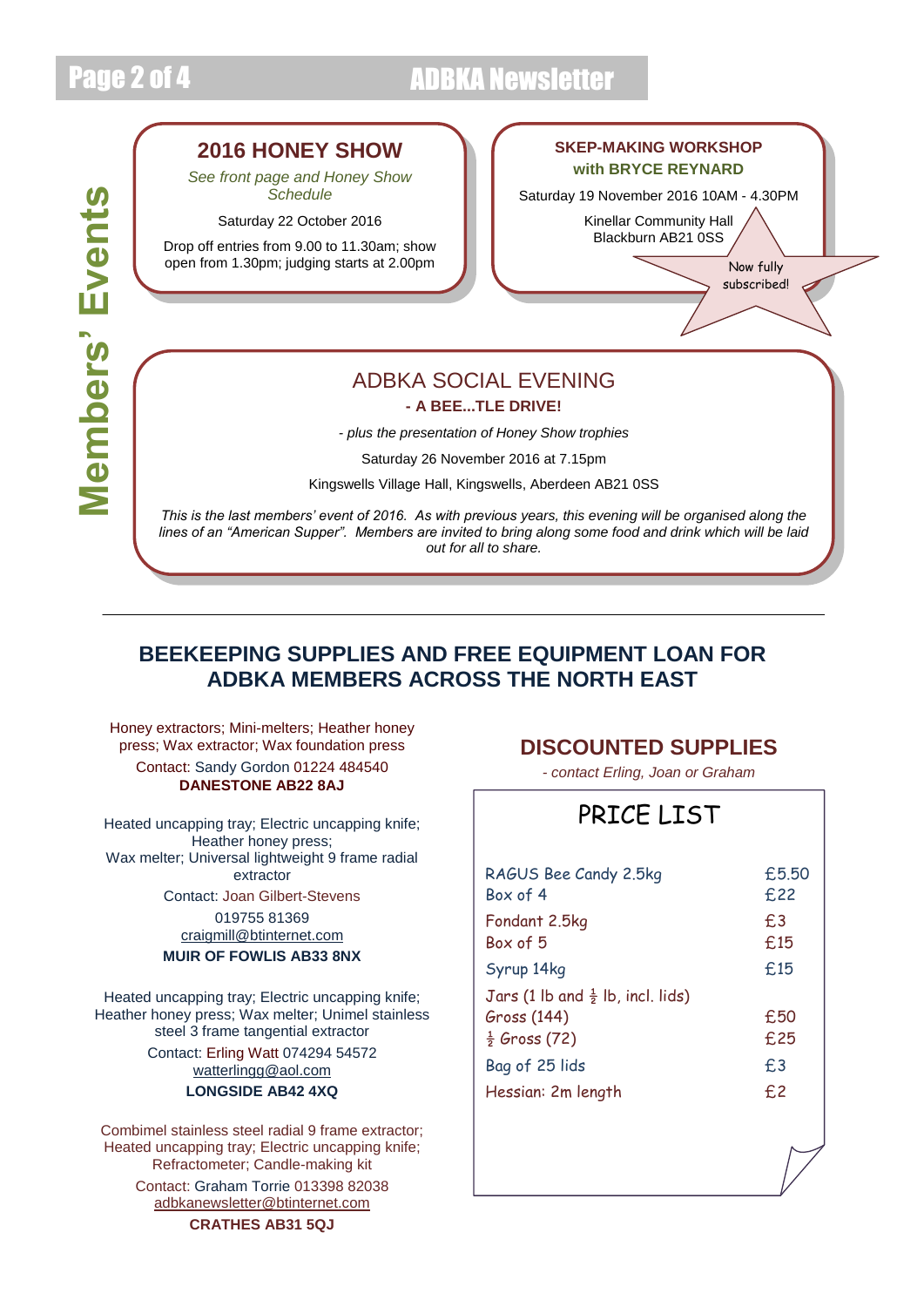# Page 3 of 4 **ADBKA Newsletter**

## Notes on **THE THREATS TO BEES**: a lecture by **DR. ALAN BOWMAN** of the University of Aberdeen MacRobert Hall, Tarland, 21<sup>st</sup> Sept 2016

## **The importance of bees:**

Every third forkful we put into our mouths is, to some extent, reliant upon insect pollinators. Of the 115 major crops worldwide, bees are important to 75 of these crops. If there were no bees the world could survive on adequate calories but it would be a very boring diet.

Taking almonds as one example, these are found in all sorts of processed foods; the bees are vital to the pollination of this crop and, to ensure that the almond plants are pollinated all other plants in the orchard are removed. The cost of bees to pollinate almonds has increased year on year and the yield is totally dependent on pollination such that one hive now rents out at \$150/month.

## **The situation with bees now:**

25% of hives do not make it through the winter in the UK and this can be up to 40% in parts of Europe. This is an unsustainable situation.

#### Problems

Essentially multi factorial including:

a). Pesticides (including household and domestic use of pesticides). Agriculturally the controls are much tighter nowadays and applications much more precise.

b) General pollution

c) Far fewer hedgerows

d) Use of fertilisers

e) Mobile phone masts



*Varroa - a vector for DWV*

f) Sterile fields (monoculture). Towns and cities are now more bee friendly than agriculture

g) Climate change: In the UK it is getting wetter and the climate is very changeable

h) Unnatural movement of bees: as in the forced, migration of huge numbers of bees in the almond cycle. Potential for disease to be transmitted catastrophically

*And Varroa:* Originates in Asia but arrived in 1992 in Cornwall and is now everywhere except Australia. Anecdotal evidence suggests that Iceland is also free of Varroa and parts of remote Scotland. Varroa, left untreated will kill a hive within 2-3 years. There are now no feral bees left in the UK/Europe.

*Deformed Wing Virus:* DWV has been with us since Victorian times and on its own is not a major problem but it is the addition of Varroa to the equation that makes the DWV virus so highly pathogenic.

*Giant Asian Hornet:* Now prevalent in NW France and the Asian hornet recently arrived in Gloucestershire. Very severe stings, described as incredibly painful. Dr Bowman showed a videoclip of a lady in the UK who captured one, and rather than harm it, took it outside in a wine glass and released it. The beast was making the wine glass move across the counter. He also showed the video clip of hornets in action massacring a hive which made grim watching.

*Lack of slow co evolution:* The normal pace of evolution has been by-passed by mans' frantic pace and the normal balance of parasite versus host which evolves over thousands of years has gone. Thus the European honey bee has had no time to develop a defence against the Asian hornets. The Asian honey bee, on the other hand, has evolved a defence mechanism whereby the scout hornet is enveloped in a mass of bees and is effectively cooked. Similarly Varroa in Asia will only survive on the male bee, not the female and there is no DFW virus in Asia. In Europe the Varroa Destructor lives off both male and female bees.

## *Previous Crises:*

The Isle of Wight disease at the beginning of the 2oth century. Finally solved by Craibstone with funding from a garage owning beekeeper in Deeside.

## **Solutions**

Gene knockdown ie "Smartbees". Has 6M Euros funding in a 4 year programme. Can target precise genome sequences. Selective breeding, on the other hand, is limited in its application and results in a smaller gene pool. "Hygienic" bees may not be the most prolific honey suppliers and are also often "grumpy".

## **Finally: Educating the Public**

The public needs to be educated on how to help. For example, don't mow the lawn so often and allow flowers in the lawn, including dandelions and daisies. What flowers to plant and where. Rigorous cleaning of shop bought honey jars, not just a quick rinse, all evidence of honey must be removed as it is often the imported honeys that contain viruses.